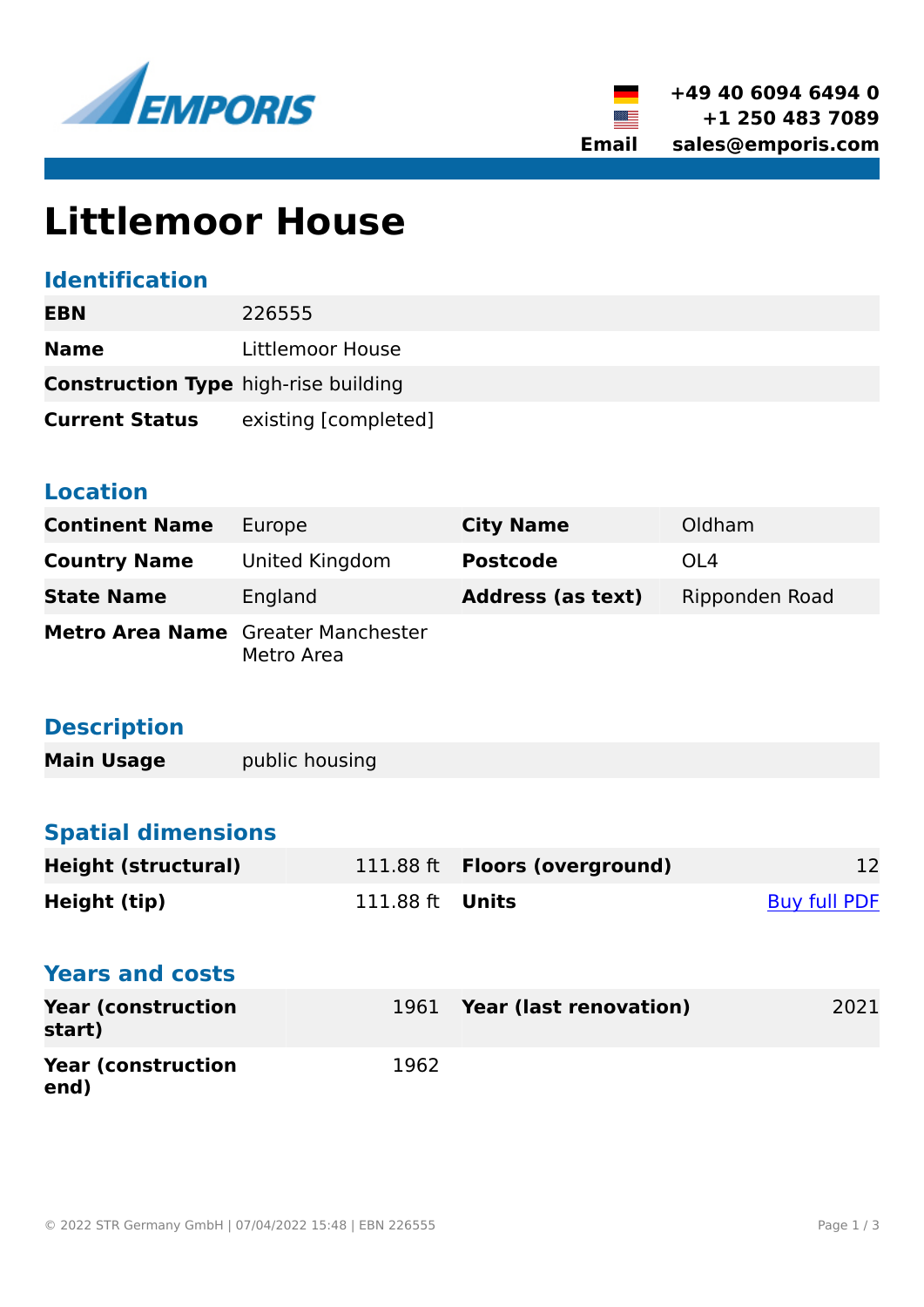

# **Involved companies**

**Developer** [Buy full PDF](https://www.emporis.com/buildings/226555/littlemoor-house-oldham-united-kingdom?buypdf=)

### **Need additional information? Contact us now!**

Phone **+49 40 6094 6494 0** Phone **+1 250 483 7089** Email **<sales@emporis.com>**

Hamburg 09:00 am - 07:00 pm<br>New York 03:00 am - 01:00 pm New York 03:00 am - 01:00 pm<br>Tokyo 04:00 pm - 02:00 am 04:00 pm - 02:00 am

© 2022 STR Germany GmbH | 07/04/2022 15:48 | EBN 226555 Page 2 / 3